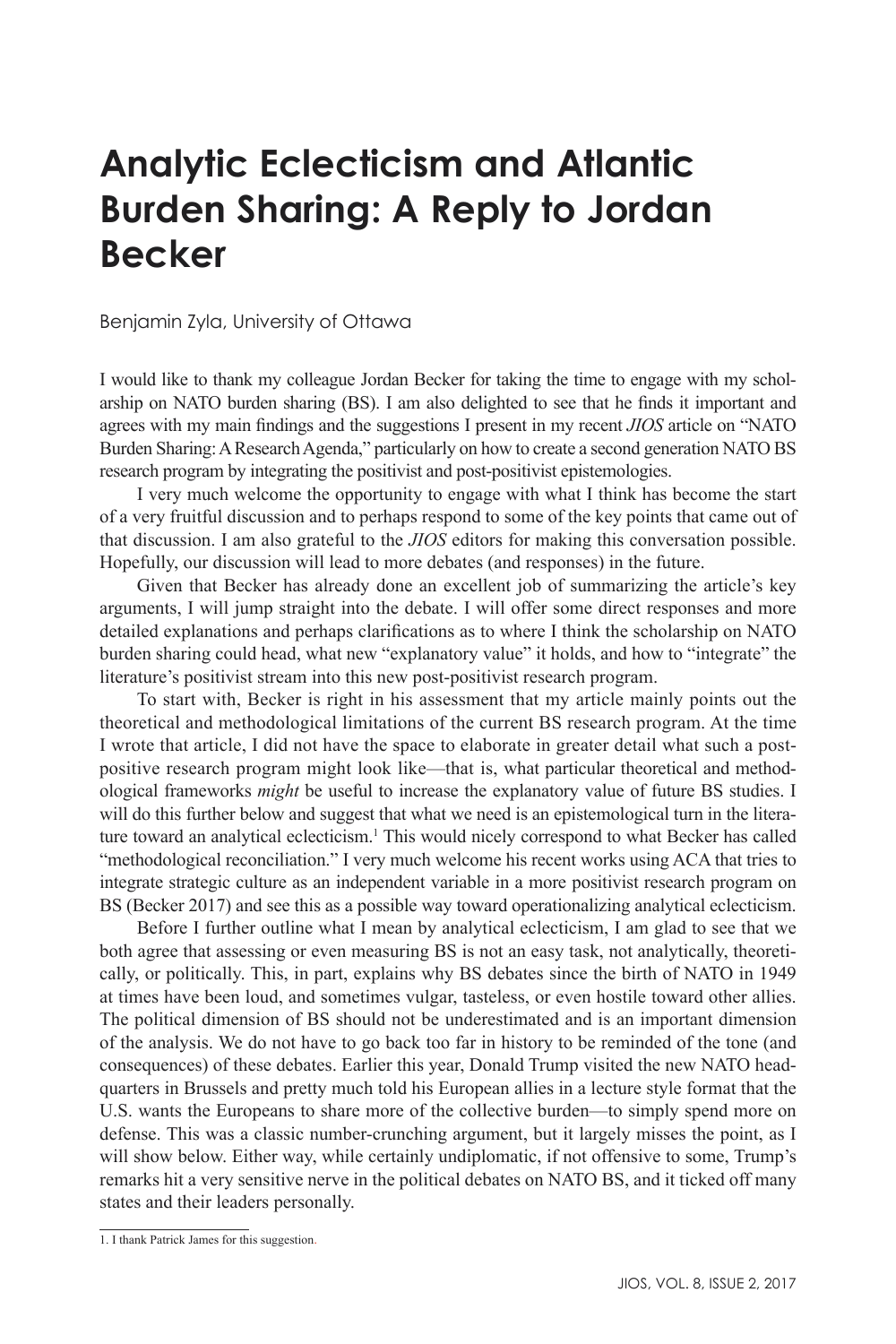In that sense, I am delighted to see that Becker and I agree on the main deficiencies of the literature on NATO burden sharing and that our discussion is inspired by offering a new generation of burden-sharing studies that advances new insights (theoretical, methodological) and empirical findings. Having said that, we differ slightly, as I show below, in our theoretical and methodological approaches. However, we are united in our conviction to combine, if not integrate, positivist and post-positivist scholarship on BS, perhaps by using a mixed-methods approach. In that sense, we most certainly have overcome the deep theoretical, rigidly fiercely fought methodological battles that characterize much of the earlier BS scholarship (e.g., Sandler 2014).

We also agree that we cannot simply juxtapose positivist versus post-positivists epistemologies on BS and conclude that one is superior to the other or that one provides "better" explanations of social or empirical phenomena than the other. We can thus *not* suggest or conclude that either methodological approach be disregarded entirely. At the end of the day, these are impossible calls to make. There is no agreement in the literature on what a deep or shallow, a richer or poorer, a superior or inferior explanation is and how to determine or measure it. We should abandon this epistemological hackling altogether.

A second but related point is that we should remind ourselves that following either a positivist or a post-positivist epistemology essentially means studying two things. The exchange between Becker and myself here are, perhaps, an example of this, because we do not entirely agree on the dependent variable: what burden sharing is. If I read his comments to my article correctly, his suggested ACA approach remains predominantly positivist in the methodological sense, treating BS as an outcome. In contrast, I have suggested (Zyla 2015) that it *also* should be considered and analyzed as a process or practice of international politics (Neumann 2002; Schatzki, Knorr Cetina, and von Savigny 2001). In other words, we use the same term (burden sharing) to study two slightly different things. To be sure, there is absolutely no issue with adopting either of the two approaches in one's research program, but we need to be conscientious and transparent of what variables we focus on and what generalization can(not) be derived from those studies.

## **Analytical Eclecticism and NATO BS**

Analytical eclecticism as an approach to studying NATO BS holds great promise to overcome these theoretical blinders that I sketched out in the article, as well as above. It also allows us to overcome the institutional barriers in the respective fields of study (e.g., international relations, international political economy, public administration, etc.) that BS scholars associate with. To be sure, when using the term analytical eclecticism, I follow Sil and Katzenstein (2010) who charge that above all, analytic eclecticism is *not* an alternative model of research. Rather, it is an intellectual viewpoint that complements and selectively combines different theoretical and epistemological frameworks and narratives (some later scholarship suggested that we might call it a meta-theory).

Moreover, analytical eclecticism seems to be driven by analyzing policy problems, not digging into theoretical or methodological preferences. Analytic eclecticism, some scholars charge, "[. . .] begins with research questions that are framed so as to capture, not bracket, the complexity of interesting political phenomena" (Sil and Katzenstein 2011, 482–83). NATO BS undoubtedly belongs in this category. In that sense, analytical eclecticism allows us to analyze very complex, multi-dimensional, and policy-relevant research problems (e.g., NATO BS). Thereby, it nicely complements traditional and parsimonious theorizing (e.g., see Shapiro 2005). Analytical eclecticism is thus "a means for social scientists to guard against the risks of excessive reliance on a single analytic framework and the simplifying assumptions that come with it" (Ibid., 414; see also Jervis 2005). Such an approach, I suggest, would most likely push the explanatory value of future BS studies. Moreover, Becker, I believe, would agree with me on this, and I see his latest scholarship on ACA that tries to integrate strategic culture as an independent variable in a positivist research program as a welcome contribution in this regard.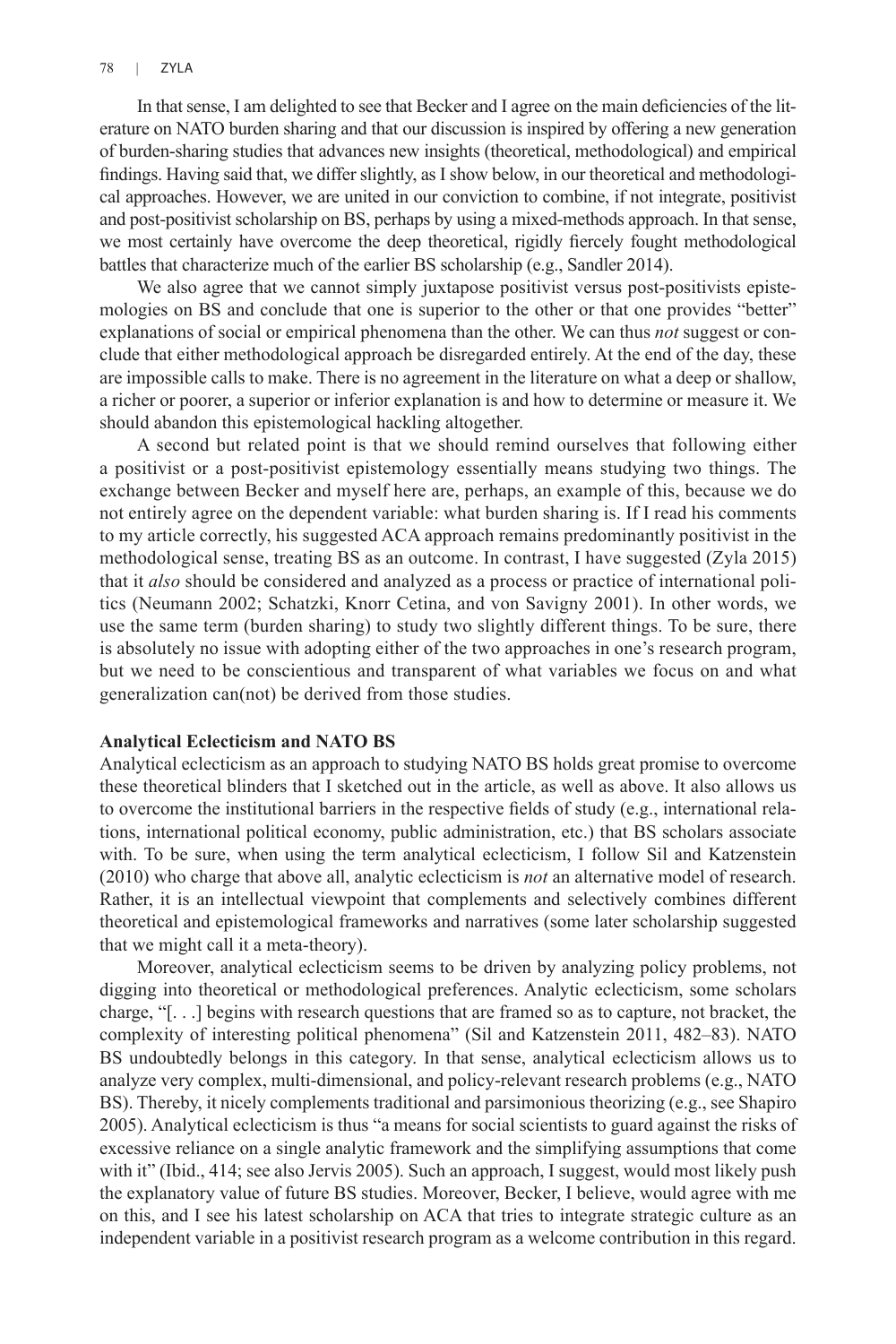Having said that, I think Becker and I disagree methodologically in some minor ways. In response to his first point, I slightly disagree, epistemologically speaking, with his assertions that bivariate analysis can push the research program forward. What most current BS studies units (e.g., Sandler and his various associates) do is—directly, indirectly, openly, or hidden behind academic jargon—work with strong rationality assumptions in their modeling. (This is also, I contend, what the bivariate correlation does that he describes.) Those assumptions are then paired with positivist epistemologies to generalize about trends in NATO BS. The obvious result is that the literature tends to be dominated by deductive, hypothesis testing research designs and methodological individualism. In turn, this obviously limits researchers in making inferences from data that they gathered and interpreted (Zyla 2016), and begs to ask the much deeper questions: *why*, *how, etc.* Again, Becker's first point only touches upon this when he notes that we need to also consider expeditionary activities rather than just capabilities. In contrast, I suggest we need to consider expeditionary forces as a social process whereby a number of state and non-state actors make a decision on what that contribution might look like, why it should (not) take place, how, and what the overall (strategic) objective might be to achieve, based on which normative or value rational predispositions, etc. Becker is correct in his assertion under point two that some studies on BS (especially informed by liberal IR scholarship) have looked inside states; the so-called joint product model that Becker rightfully identifies under point four also partially accomplished this. Yet, epistemologically these studies remained strongly rationalist, which is my point here, treating the state as a "transmission belt" (c.f. Moravczik) rather than analyzing the social processes that are at the heart of decisions on capabilities, force contributions, etc.

To make my point more clearly, positivist scholarship treats burden sharing as an outcome rather than a social process that occurs way before the decision(s) for or against BS are made. Put simply, what the literature needs is to study the intersubjective meanings that states assign to NATO BS, the social forces within those states trying to influence the BS process, and if and how actors' norms, beliefs, or values do play a role in BS decisions.<sup>2</sup> These social predispositions do not primarily derive from material interests that states undoubtedly have; they are socially constructed and reflexively inform BS behavior of actors involved in BS decisions and thus states (Keck and Sikking 1998). In short, rationalist and positivist studies have extremely little to say on *why* a particular BS trend exists (i.e., free riding) and *why* it occurred at a particular point in time, because it is not merely cost-benefit analyses that inform states' motivations for or against BS. In short, social variables must also find their way into the formal modeling. As I will show below, Becker's suggested approaches on integrating strategic culture in a positivist research program through, for example, automated content analysis, only partially overcomes this dilemma. It can only be the beginning of a long list of potential ideational variables that *might* be at play in BS decision-making processes.

The constructivist scholarship in international relations has produced some significant and influential scholarship over the past decade or so that a future eclecticist research program on NATO BS should engage with. At the heart of that inquiry are the intersubjective meanings, societal norms, values, and beliefs and power structures (s.f. Foucault and Mèrand 2012).

What does that mean more concretely? As suggested above, the constructivist scholarship, for example, as well as critical theory or postcolonial theory offer significant and well-established theoretical frameworks that *could* inform and guide future BS studies. They suggest additional variables that classical, positivist scholarship has not been able to investigate or "test" for the reasons mentioned above. I do not have the space to fully elaborate on these points here due to space constraints. One might, for example, think of studying the roles of ideas and identity as variables that undoubtedly challenge politician's belief systems and thus influence political decisions (Hansen 2006; Wendt 1999; Adler and Haas 1992; Risse

<sup>2.</sup> I have started such analysis in (Zyla 2015) distinguishing between material and nonmaterial variables, which is what Becker has called for in his first point.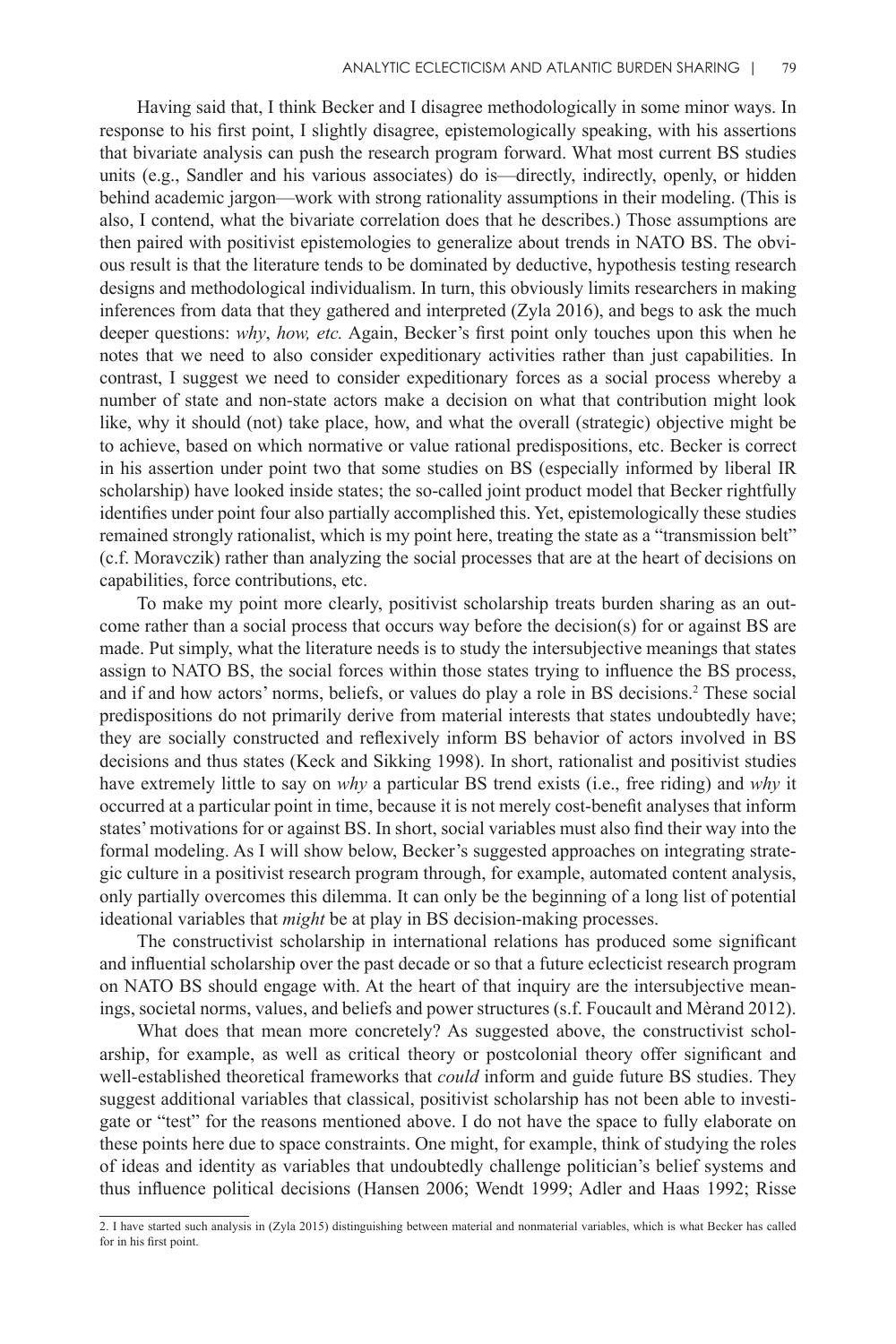2010; Weldes 1999). Also entirely overlooked in current BS studies is the process of states' and their agents' learning (Risse 2004; Checkel 2007). Moreover, perceptions of BS (Wendt 1992; 1994) and norms (Wendt 1995; Finnemore 1996; Katzenstein 1996; Klotz 1995) *could* be studied as justifications for social actions (Barnett and Finnemore 2004; Houghton 2007; Finnemore and Sikking 1998) or be seen as the source of social power (Hurrell 2002). Security communities sharing a common identity (Williams and Neumann 2000; Anderson, Ikenberry, and Risse 2008; Kopstein and Steinmo 2008) or social communication and discourse in collective action situations (Habermas 1996; Cox 1981) are also noted as additional possible variables.

In conclusion, offering a post-positivist methodological turn in the literature in the spirit of analytical eclecticism, combined with a nonmaterialistic (or social) ontology would most certainly push the NATO BS research program into new areas. Above all, I suggest, it would allow us to better *understand* 1) how states define NATO's public goods in their domestic polities, 2) what meaning they assign to it, 3) what *value-rational* (rather than instrumentally rational) motivations drive states' burden-sharing behavior, and 4) how national burden-sharing values are (perhaps) negotiated and traded in NATO's political marketplace of ideas and meaning.

## **REFERENCES**

- Adler, Emanuel and Haas, Ernst B. (1992). "Epistemic Communities, World Order, and the Creation of a Reflective Research Program," *International Organization,* 46(1), 367–90.
- Anderson, J., G.J. Ikenberry, and T. Risse, eds. (2008). *The End of the West? Crisis and Chance in the Atlantic Order* (Ithaca, NY/ London, UK: Cornell University Press).
- Barnett, Michael and Martha Finnemore (2004). *Rules for the World: International Organizations in Global Politics.* Ithaca: Cornell University Press.
- Becker, Jordan, Edmund Malesky. The Continent or the "*Grand Large*"? Strategic Culture and Operational Burden-Sharing in NATO, *International Studies Quarterly*, Volume 61, Issue 1, 1 March 2017, 163–80.
- Checkel, Jeffrey T. (ed.) (2007). *International Institutions and Socialization in Europe.* Cambridge: Cambridge University Press.
- Cox, Robert W. (1981). 'Social forces, states and world orders: Beyond international relations theory', *Millennium—Journal of International Studies,* 10(2), 126–55.
- Finnemore, M. and Sikkink, K. (1998). "International Norm Dynamics and Political Change." *International Organization, 52*(4):887–917.
- Finnemore, Martha (1996). *National Interests in International Society*. Ithaca, N.Y.: Cornell University Press.
- Foucault, M. and Mérand, F. (2012). "The Challenge of Burden-Sharing." *International Journal*, 67(2), 423–29.
- Habermas, Jürgen (1996). *Between Facts and Norms: Contributions to a Discourse Theory of Law and Democracy* (Cambridge, M.A.: The MIT Press).
- Hurrell, Andrew (2002). "Norms and Ethics in International Relations", in Walter Carlsnaes; Beth A. Simmons and Thomas Risse-Kappen (eds.), *Handbook of international relations*. London: SAGE, 137-54.
- Katzenstein, Peter J. 1996. *The Culture of National Security: Norms and Identity in World Politics*. New York: Columbia University Press.
- Keck, M. and Sikking, K. (1998). *Activists beyond Borders: Advocacy Networks in International Politics*. Ithaca, NY: Cornell University Press.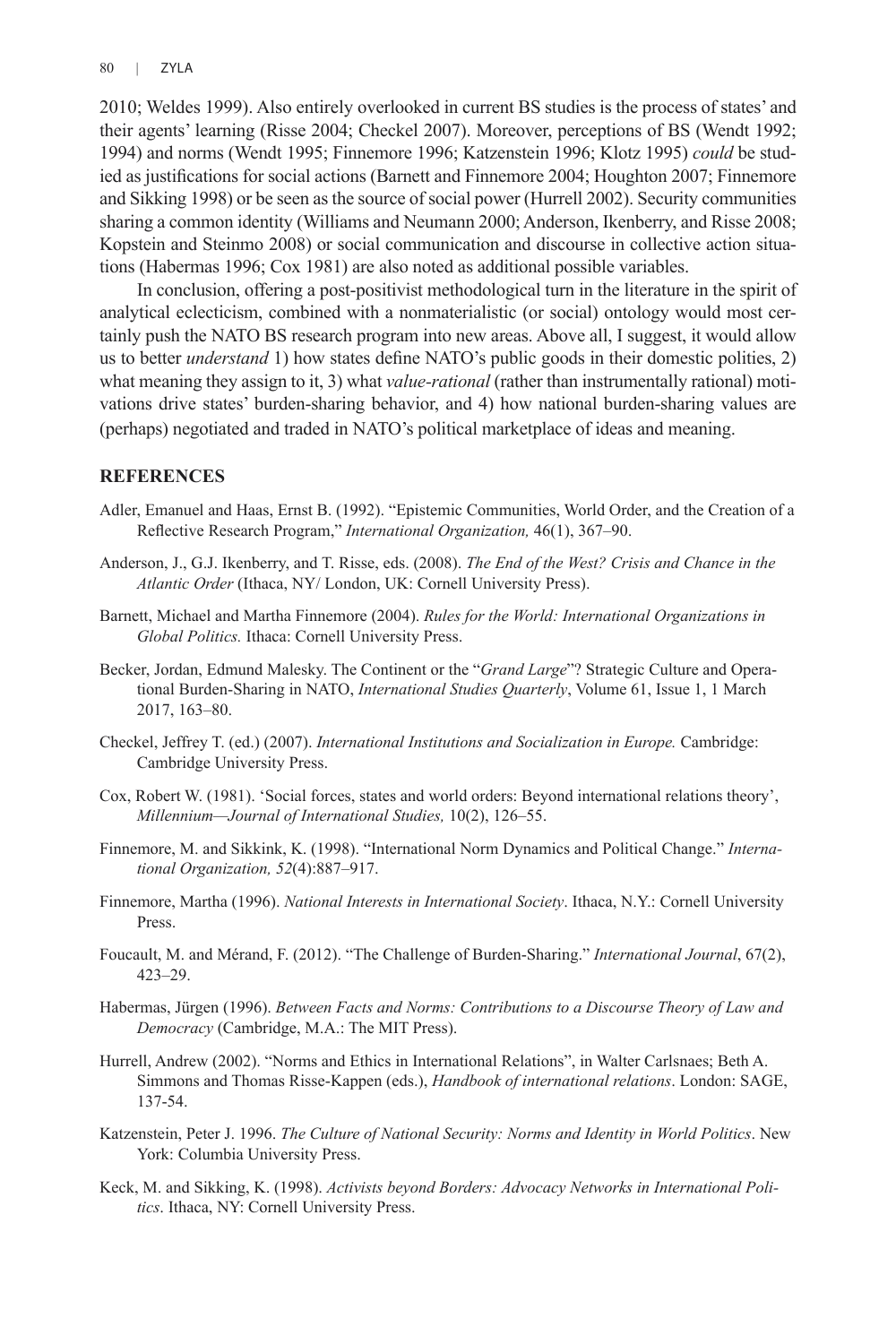- Klotz, A. (1995). *Protesting Prejudice: Apartheid and the Politics of Norms in International Relations.* Ithaca: Cornell University Press.
- Kopstein, J. and S. Steinmo eds. (2008). *Growing Apart? America and Europe in the Twenty-First Century* (Cambridge, UK; New York, NY: Cambridge University Press).
- Neumann, Iver B. (2002). "Returning Practice to the Linguistic Turn: The Case of Diplomacy," *Millennium: Journal of International Studies* 31(3), 627–51.
- Risse, T. (2004). Social Constructivism and European Integration. In: Antje Wiener and Thomas Diez (eds) *European Integration Theory.* (pp. 159–76). Oxford: Oxford University Press.
- Risse, T. (2010). *A Community of Europeans? Transnational Identities and Public Spheres*. Ithaca: Cornell University Press.
- Schatzki, T., Knorr Cetina, K., and von Savigny, E. (eds) (2001). *The Practice Turn in Contemporary Theory*. New York: Routledge.
- Sil, Rudra and Katzenstein, Peter J. (2010). "Analytic Eclecticism in the Study of World Politics: Reconfiguring Problems and Mechanisms across Research Traditions." *Perspectives on Politics,* 8(2), 411–31
- Sil, Rudra and Katzenstein, Peter J. (2011). "De-Centering, Not Discarding, the 'Isms': Some Friendly Amendments." *International Studies Quarterly,* 55(2), 481–85.
- Wendt, Alexander (1992). "Anarchy is What States Make of It: The Social Construction of Power Politics," *International Organization,* 46(391–25).
- Wendt, Alexander (1994). "Collective Identity Formation and the International State". *American Political Science Review,* 88(384–96).
- Wendt, Alexander 1999. *Social Theory of International Politics*. Cambridge, UK: Cambridge University Press.
- Williams, M.C. and I.B. Neumann. "From Alliance to Security Community: NATO, Russia, and the Power of Identity." *Millennium—Journal of International Studies* 29, no. 2 (2000): 357–87.
- Zyla, B. (2015). *Sharing the Burden? NATO and its second-tier powers*. Toronto, New York: University of Toronto Press.
- Zyla, B. (2016). "NATO Burden Sharing: A New Research Agenda." *Journal of International Organizations Studies,* 7, no. 2, pp. 5–22.